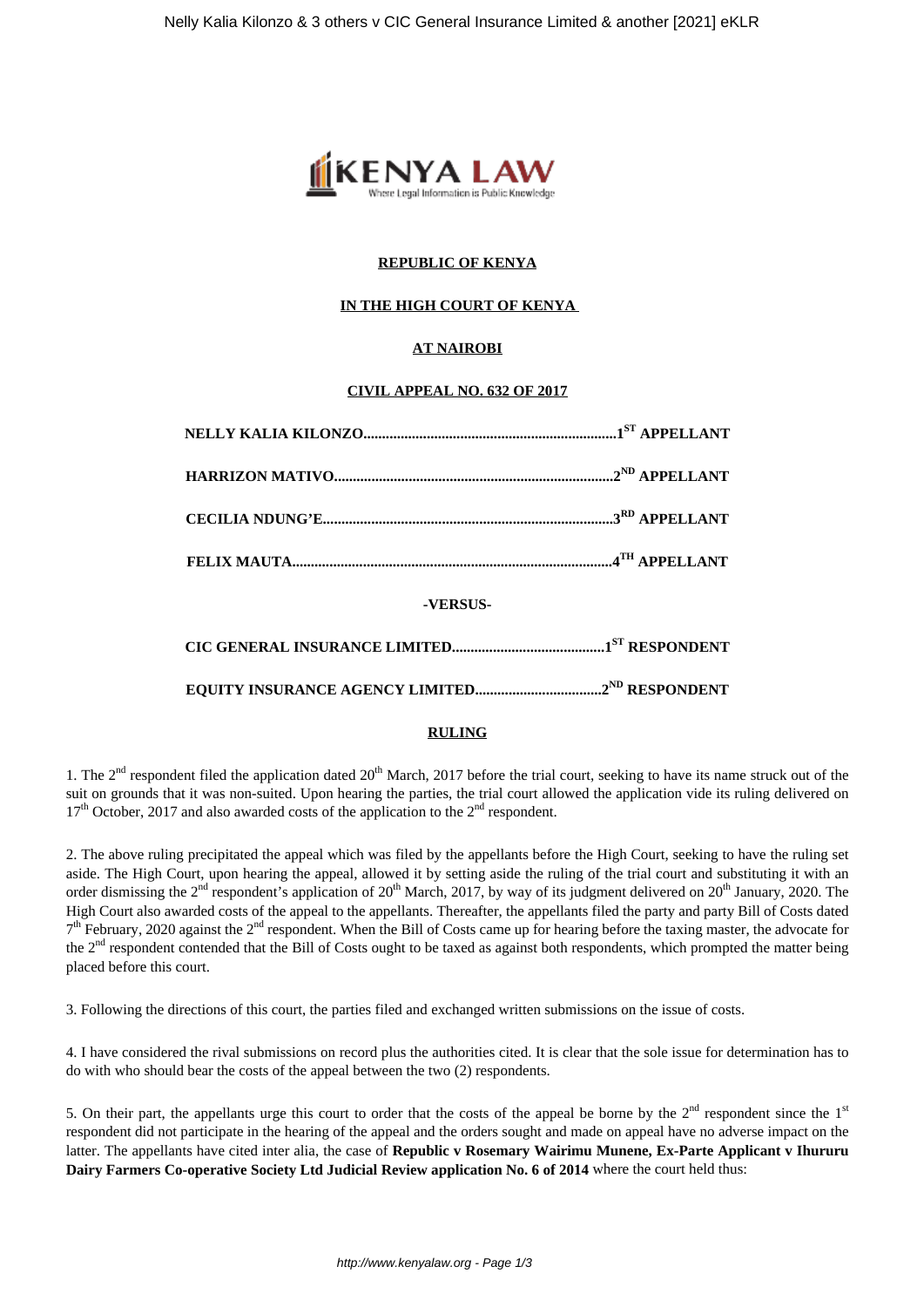*"The issue of costs is the discretion of the court as provided under the above section. The basic rule on attribution of costs is that costs follow the event.......It is well recognized that the principle costs follow the event is not to be used to penalize the losing party; rather it is for compensating the successful party for the trouble taken in prosecuting or defending the case."*

6. The  $1<sup>st</sup>$  respondent submits that since it did not participate in the appeal which was essentially between the appellants and the  $2<sup>nd</sup>$ respondent, the latter cannot now purport to have the costs of the appeal borne by itself and the 1<sup>st</sup> respondent. Reference was made *inter alia*, to the judicial authority of **Cecilia Karuru Ngayu v Barclays Bank of Kenya & another [2016] eKLR** in which the court reasoned that in determining the issue of costs, the following factors are to be considered:

*"the conduct of the parties; the subject of litigation; the circumstances which led to the institution of the proceedings; the events which eventually led to their termination; the stage at which the proceedings were terminated; the manner in which they were terminated; the relationship between the parties and the need to promote reconciliation amongst the disputing parties pursuant to Article 159 (2) (c) of the Constitution."*

7. In response, the  $2<sup>nd</sup>$  respondent argues that since the  $1<sup>st</sup>$  respondent was equally sued in the appeal and in fact participated therein, both respondents ought to bear the costs of the said appeal. The  $2<sup>nd</sup>$  respondent further argues that to order it to solely bear the costs of the appeal will result in financial suffering and injustice.

8. Upon perusal of the record, I established that the application dated 20<sup>th</sup> March, 2017 which gave rise to the ruling delivered on  $17<sup>th</sup>$  October, 2017 and consequently, the appeal with the High Court, was essentially between the appellants and the  $2<sup>nd</sup>$  respondent, with the latter claiming that it had been improperly joined as a party to the suit. The record also shows that whereas the advocate for the  $1<sup>st</sup>$  respondent attended court for the hearing of both the application and the appeal, the  $1<sup>st</sup>$  respondent did not file any documents or play any active role in both instances. From the judgment on appeal, I note that the issue of who ought to bear the costs of the appeal was not addressed.

9. In that case, **Section 27(1)** of the **Civil Procedure Act Cap. 21 Laws of Kenya** which was cited by the parties herein provides that the issue on costs of all suits (and appeals) lies with the discretion of the courts and that such costs shall follow the event. It is therefore clear that it is upon the courts to determine who ought to bear the costs incidental to suits, applications and appeals. This legal position was reaffirmed by the court in the case of **Republic v Rosemary Wairimu Munene, Ex-Parte Applicant v Ihururu Dairy Farmers Co-operative Society Ltd Judicial Review application No. 6 of 2014** as seen hereinabove and which case was similarly referred to by the parties.

10. Upon considering the foregoing circumstances, I am not convinced by the argument of the  $2<sup>nd</sup>$  respondent that the costs ought to be borne by both respondents; I am inclined to agree with the positions taken by the appellants and the  $1<sup>st</sup>$  respondent.

11. I am therefore of the view that it would be in the interest of justice and a proper exercise my discretion to order and direct that the costs of the appeal in this instance be hereby borne solely by the  $2<sup>nd</sup>$  respondent. It is so ordered.

## **DATED AND SIGNED AT NAIROBI THIS 27TH DAY OF JULY, 2021.**

## **A. MBOGHOLI MSAGHA**

## **JUDGE**

**DATED, SIGNED AND DELIVERED ONLINE VIA MICROSOFT TEAMS AT NAIROBI THIS 29TH DAY OF JULY 2021.**

## **J. K. SERGON**

## **JUDGE**

In the presence of: